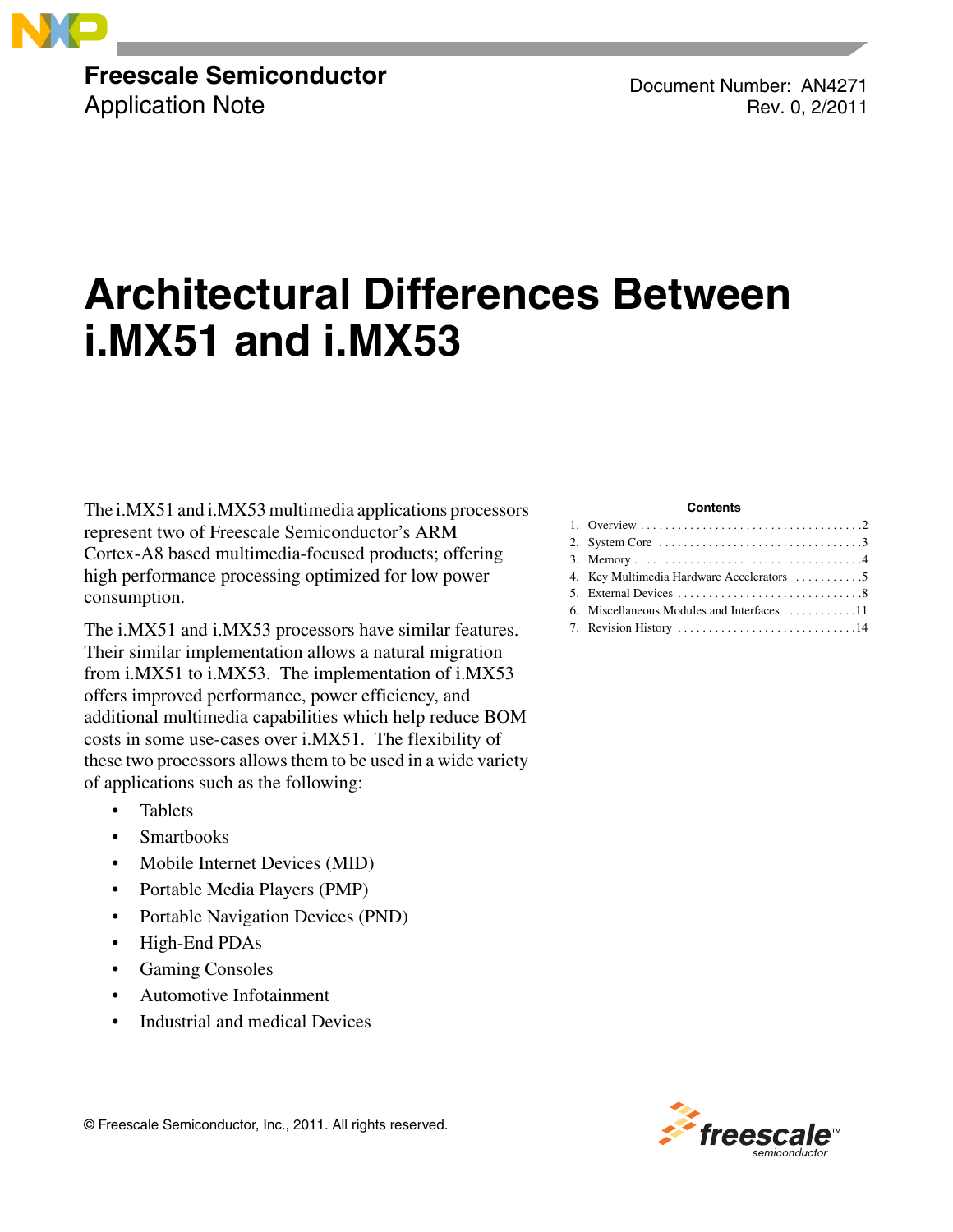

# <span id="page-1-0"></span>**1 Overview**

The i.MX51 and i.MX53 contain a large number of digital and analog modules. For a more detailed description of all of the modules and features for each, refer to the product datasheet and/or reference manual for i.MX51 and i.MX53. [Table 1](#page-1-1) shows the key feature differences and improvements of i.MX51 and i.MX53 that will be discussed in this application note.

<span id="page-1-1"></span>

| <b>Feature</b>            | i.MX51                                                             | i.MX53                                                                 |
|---------------------------|--------------------------------------------------------------------|------------------------------------------------------------------------|
| Core                      | Cortex-A8<br>800 MHz (Consumer)<br>600 MHz (Automotive/Industrial) | Cortex-A8<br>Upto 1.2 GHz (Consumer)<br>800MHz (Automotive/Industrial) |
| Memory                    | 512 MB, x32<br>LP-DDR1, DDR2                                       | 2 GB, x32<br>DDR2, LV-DDR2, DDR3, LP-DDR2                              |
| Max Memory Speed          | 200 MHz clock, (400 Mbps x32)                                      | 400 MHz clock, (800 Mbps x32)                                          |
| <b>NAND</b>               | SLC/MLC, 8-bit ECC                                                 | SLC/MLC, 16-bit ECC                                                    |
| Video Decode              | HD720p30                                                           | HD1080p                                                                |
| Video Encode              | D1                                                                 | HD720p                                                                 |
| 3D GPU                    | OpenGL/ES 2.0<br>27 Mtri/s, 166 Mpix/s                             | OpenGL/ES 2.0<br>33 Mtri/s, 200 Mpix/s                                 |
| 2D GPU                    | OpenVG 1.1, 166 Mpix/s                                             | OpenVG 1.1, 200 Mpix/s                                                 |
| <b>LCD Resolution</b>     | WXGA (1280 x 800) 60 fps                                           | UXGA (1600 x 1200) 60 fps                                              |
| <b>LCD</b> Interface      | Parallel                                                           | Parallel, LVDS (x2)                                                    |
| Video Out                 | Component HD720 60 fps                                             | VGA HD1080p60                                                          |
| <b>HDD</b> Interface      | P-ATA                                                              | P-ATA, S-ATA II 1.5 Gbps                                               |
| Ethernet                  | 10/100 Mbps                                                        | 10/100 Mbps + IEEE1588                                                 |
| <b>USB</b>                | $OTG + PHY$<br>$Host + ULPI (x3)$                                  | OTG + PHY, Host + PHY<br>$Host + ULPI (x2)$                            |
| Automotive Interface      |                                                                    | CAN (x2), MLB50                                                        |
| <b>Audio Acceleration</b> |                                                                    | <b>ASRC</b>                                                            |
| Audio Interfaces          | SSI (x3), S/PDIF Tx                                                | SSI (x3), S/PDIF Tx/Rx, ESAI                                           |
| <b>Expansion Ports</b>    | SD/MMC4.2 (x4)<br>SPI (x3), UART (x3), I2C (x3)                    | SD/MMC 4.3 (x3)<br>SD/MMC 4.4 (x1)<br>SPI (x3), UART (x5), I2C (x3)    |

### **Table 1. Comparative Feature Summary of the i.MX51 and i.MX53**

## **1.1 Product Part Families**

Note that both i.MX51 and i.MX53 have individual part families. This means that there are multiple versions of each part with the possibility of different features/modules enabled or disabled in each. Each part in the family is intended for a specific market segment (consumer, automotive or industrial). For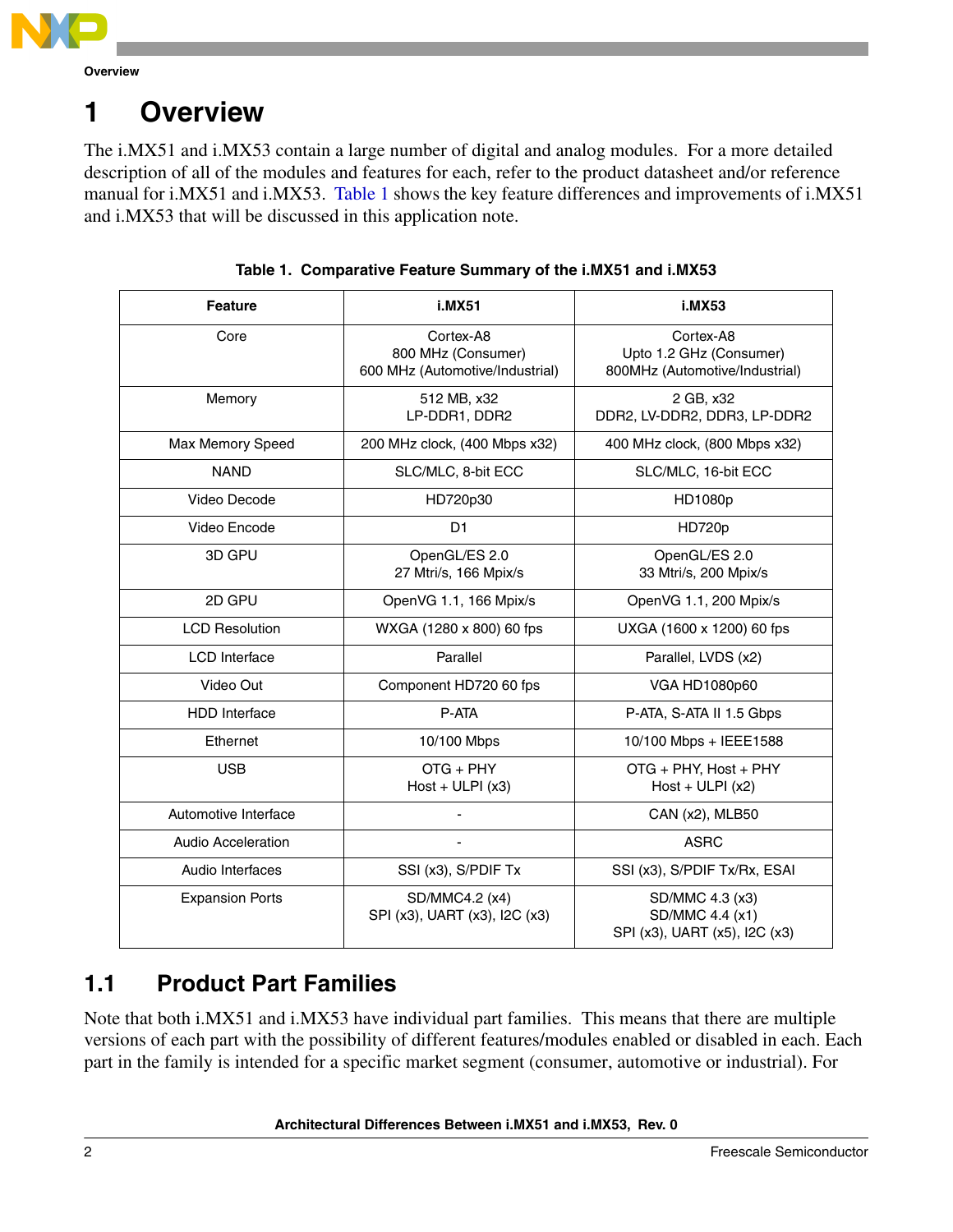

example on i.MX51 (at the time of this publication), the available versions are: i.MX512, i.MX513, i.MX514, i.MX515, and i.MX516. For a complete list of currently available part versions and their included features/modules, refer to the latest datasheet for either i.MX51 or i.MX53.

# <span id="page-2-0"></span>**2 System Core**

The i.MX51 and i.MX53 represent two of Freescale Semiconductor's ARM Cortex-A8 based multimedia applications processors. Since they both utilize the ARM Cortex-A8 processor based on the ARMv7 architecture they are flexible enough to meet the requirements for power-optimized devices and performance-optimized consumer applications. [Figure 1](#page-2-1) shows the basic high-level block diagram of the system core that is representative of both i.MX51 and i.MX53.



**Figure 1. i.MX51 and i.MX53 System Core**

<span id="page-2-1"></span>The Cortex-A8 processor is a high-performance, low-power, cached application processor that provides full virtual memory capabilities. The features of the processor include:

- Full implementation of the ARM architecture v7-A instruction set
- 64-bit AMBA AXI v1.0 for the main memory interface supporting multiple outstanding transactions, used by the ARM Cortex-A8 platform, major on-chip multimedia accelerators (such as VPU, IPU, andGPU), and the External Memory Interface (EMI).
- A pipeline for executing ARM integer instructions
- Dynamic branch prediction
- Neon co-processor, a 128-bit Single Instruction Multiple Data (SIMD) engine. Using Neon for some audio, video, and/or graphic applications can help distribute workloads across the SoC.
- Optimized Level 1 cache (a 32KB instruction i-cache, and 32KB data d-cache) is integrated tightly into the processor with a single-cycle access time. The cache combines minimal access latency with hash way determination to maximize performance and minimize power consumption.
- Level 2 cache (256KB L2-cache) is integrated into the core for ease of integration, power efficiency, and optimal performance.
- A full Memory Management Unit (MMU) enables the Cotex-A8 to run rich operating systems in a variety of applications. It includes separate instruction and data Translation Look-Aside Buffers (TLBs) of 32 entries each.

### **Architectural Differences Between i.MX51 and i.MX53, Rev. 0**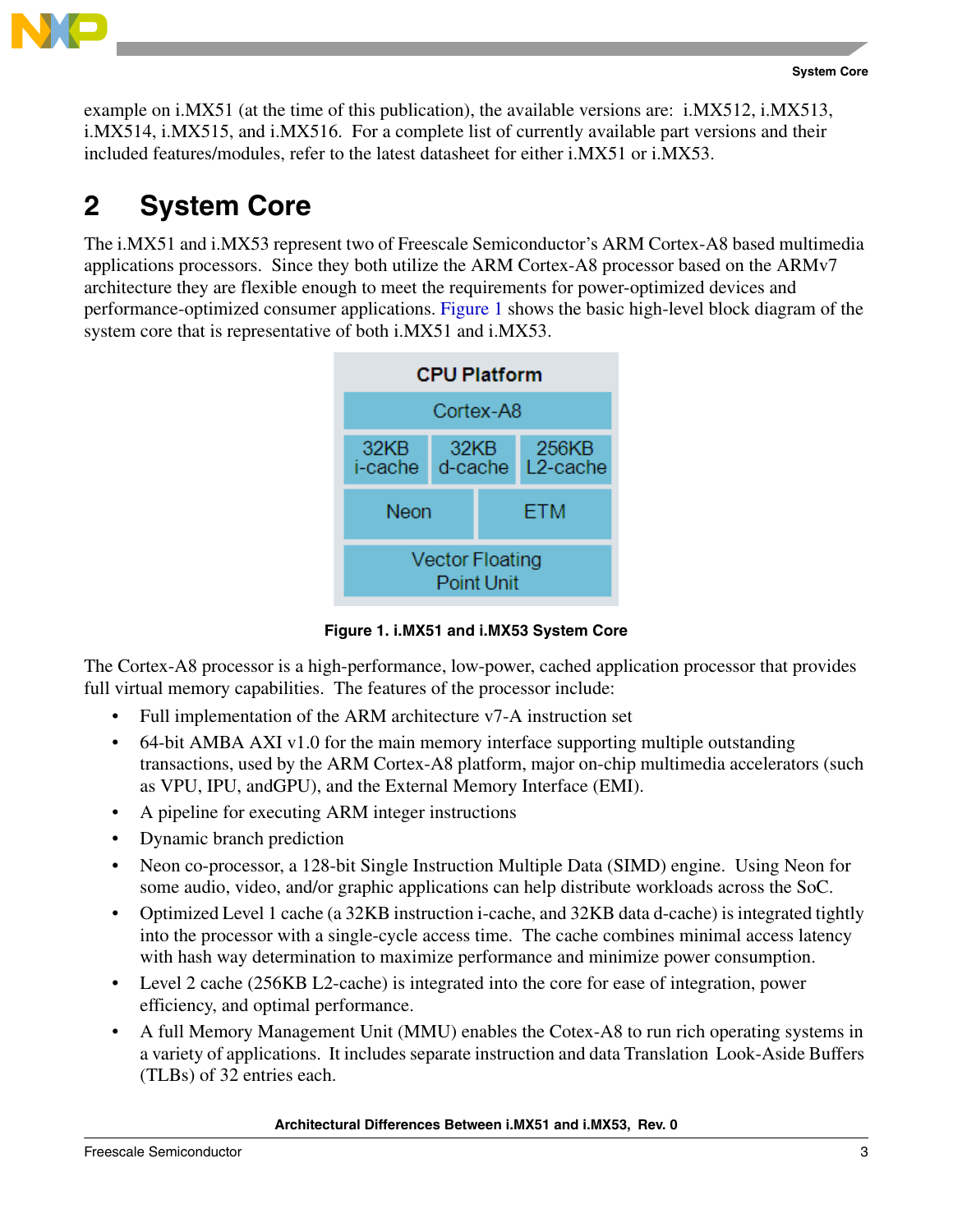

**Memory**

- Non-pipelined Vector Floating Point (VFP) co-processor (VFPv3)
- Embedded Trace Macrocell (ETM) support for non-invasive debug

The i.MX53 is a follow-on to the i.MX51 with improved performance, power efficiency, and multimedia capabilities. The ARM Cortex-A8 is a high-performance superscalar microarchitecture that has the ability to scale in speed. This is the key difference between the implementation of the Cortex-A8 in the i.MX51 and i.MX53. [Table 2](#page-3-1) shows the system core frequency speed differences of i.MX51 compared with i.MX53.

**Table 2. iSystem Core Differences i.MX51 and i.MX53** 

<span id="page-3-1"></span>

| <b>Application</b>    | i.MX51        | i.MX53        |
|-----------------------|---------------|---------------|
| Consumer              | up-to 800 MHz | up-to 1.2 GHz |
| Automotive/Industrial | up-to 600 MHz | up-to 800 MHz |

# <span id="page-3-0"></span>**3 Memory**

The External Memory Interface (EMI) block that controls all external memory accesses (read/write/erase/program) from all the masters of the system (Cortex-A8, IPU, and VPU) to different external memories has remained almost the same between i.MX51 and i.MX53. There were some significant updates to enhance the performance but the blocks and their general architecture is still very similar between the two. The following sections will highlight the major differences/improvements. [Figure 2](#page-3-2) shows the high-level block diagram of the memory interface that is representative of both i.MX51 and i.MX53.



**Figure 2. High-Level External Memory Interface Block Diagram**

### <span id="page-3-2"></span>**3.1 External DDR**

The Enhanced DRAM Controller (eSDCTL) is a sub-block of the EMI which contains all the necessary logic to communicate with external DDR memory. The following are the key differences or improvements implemented on i.MX53: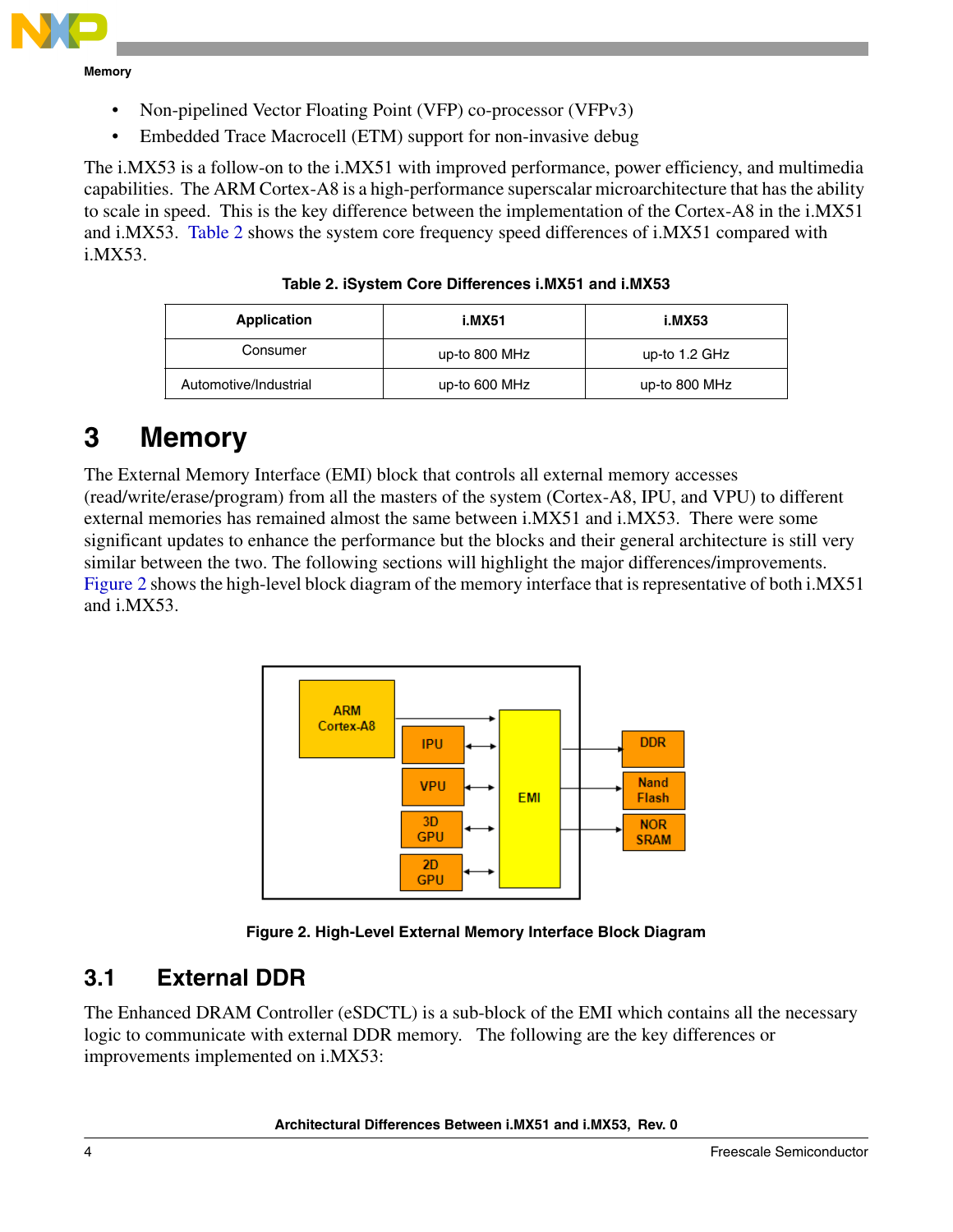- Increased address range, up to 2 GB on i.MX53 (1 GB per chip select); up from 512 MB on i.MX51.
- Added LP-DDR2 and LV-DDR2 support
- Added DDR3 support
- Increased DDR bus clock to support speeds up-to 400 MHz (up from 200 MHz on i.MX51)
- Increased internal AXI bus speed to support frequency up-to 200 MHz (up from 166 MHz on i.MX51)

### **3.2 NAND**

The NAND Flash Controller (NFC) is a sub-block of the EMI which is composed of various control logic units, a 4.5Kbyte internal RAM and an internal ECC engine. The NFC can interface standard NAND Flash memory devices. The main functionality and logic behind the i.MX51 and i.MX53 is essentially the same. The key improvement on the i.MX53 is listed below.

- Increased hardware ECC to 14/16-bit (from 8-bit on i.MX51)
- Added a data share mode for NFC and WEIM (NOR/SRAM); in addition to Address/Data sharing.

# <span id="page-4-0"></span>**4 Key Multimedia Hardware Accelerators**

To boost multimedia performance both i.MX51 and i.MX53 have some integrated on-chip hardware accelerators. Having built-in multimedia hardware accelerators allows applications to off-load the workload from the core and free it up to perform other tasks.

### **4.1 Graphics**

Both i.MX51 and i.MX53 have similar on chip 2D/3D vector graphics accelerators. These embedded graphics engines help accelerate 2D and 3D graphics operations. The i.MX51 and i.MX53 allow best-in-class vector and 3D rendering since the following hardware accelerators are included on-chip:

- Embedded OpenGL/ES2.0 graphics engine
- Embedded OpenVG1.1 vector graphics engine

Embedded two graphics engines allows:

- Crisp and vivid UIs
- Photo-realistic games
- Advanced browser use cases with great Adobe-Flash user experience
- OpenGL/ES2.0 graphics engine is backwards compatible with OpenGL/ES1.1 and allows smooth upgrade paths.

[Table 3](#page-5-0) highlights the key differences between i.MX51 abd i.MX53 graphics support. The design/implementation of the graphics engines on both i.MX51 and i.MX53 are similar. The key differences include an increased bus speed on the graphics engines to 200 MHz on i.MX53 (up from 166MHz on i.MX51). In addition the dedicated graphics memory GMEM was increased to 256 KB on

#### **Architectural Differences Between i.MX51 and i.MX53, Rev. 0**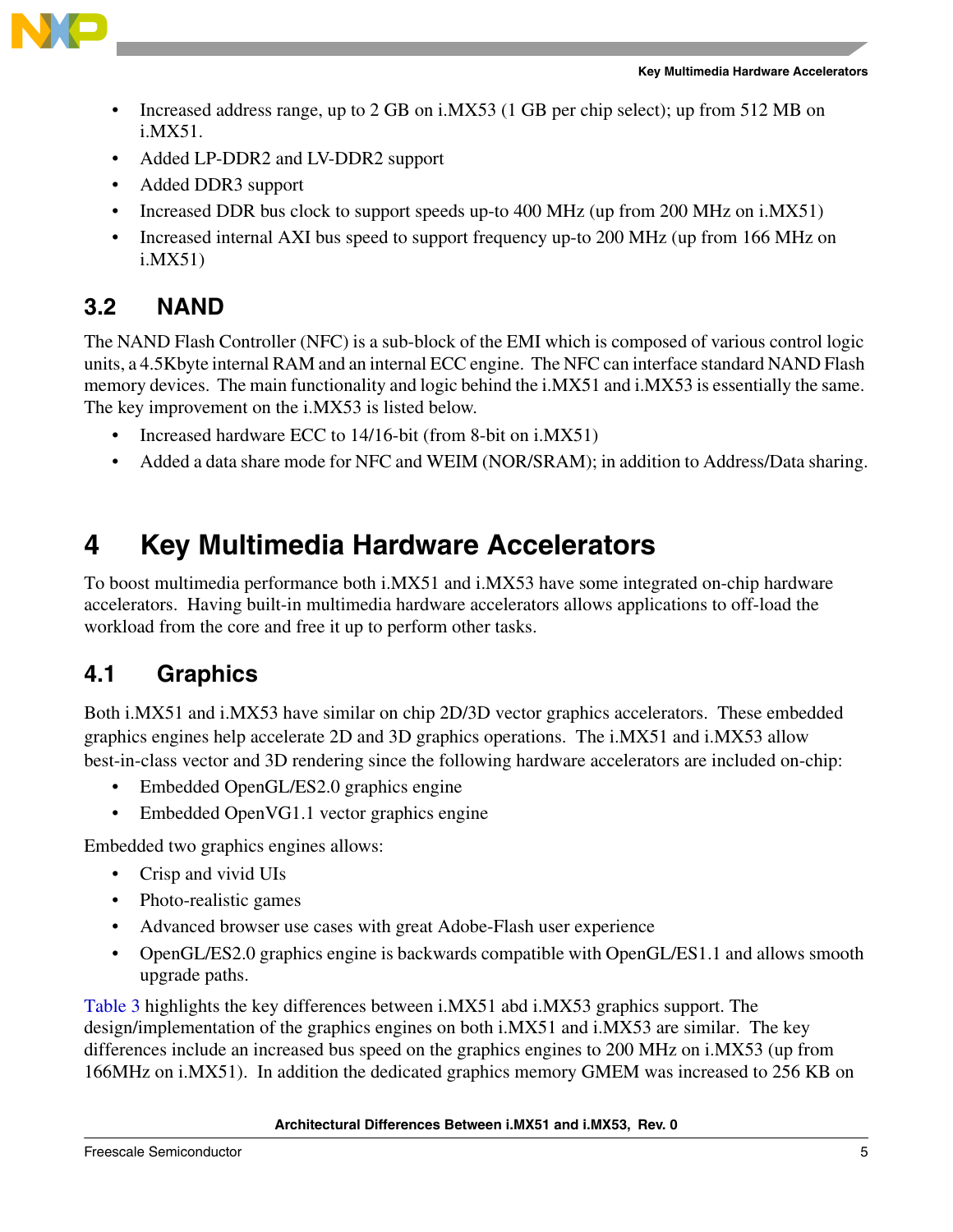

#### **Key Multimedia Hardware Accelerators**

i.MX53 (up from 128 KB on i.MX51). These upgrades have resulted in the i.MX53 performance improvements shown in [Table 3.](#page-5-0)

<span id="page-5-0"></span>

| <b>Feature</b>       |              | <b>i.MX51</b>                                                                                               | <b>i.MX53</b>                       |
|----------------------|--------------|-------------------------------------------------------------------------------------------------------------|-------------------------------------|
| <b>LCD Support</b>   | 30 Hz        | >1080i (1920x1080)                                                                                          | >1080i (1920x1080)                  |
|                      | 60 Hz        | SXGA (1280x1024), 720p                                                                                      | UXGA (1600x1200), 1080p             |
|                      | 100 Hz       | XGA (1024x768)                                                                                              | WXGA (1366x768)                     |
| On-The-Fly-Combining |              | Single Displays: 3 planes,<br>Two Displays: $2+2$ or $3+1$ planes<br>More planes through offline processing |                                     |
| 2D Graphics          | OpenVG1.1    |                                                                                                             | Accelerated – dedicated OpenVG core |
| 3D Graphics          | OpenGL/ES1.1 |                                                                                                             | Accelerated                         |
|                      | OpenGL/ES2.0 | 27M tri/sec, 166 Mpxl/s                                                                                     | 33M tri/sec, 200 Mpxl/s             |
| Adobe Flash          | Flash Lite   | Open VG1.1/H.264 decode                                                                                     |                                     |
|                      | Flash 10     |                                                                                                             | OpenGL/ES2.0/H.264 decode           |

**Table 3. Comparative Graphics in i.MX51 and i.MX53**

### **4.2 Video**

Similar to the graphics accelerators, the i.MX51 and i.MX53 both have an embedded Video Processing Unit (VPU). Having an on chip hardware video accelerator gives the features:

- Multi-standard video playback/record
- HD video decode for broadcasting video, video-on-demand, user generated content, and P2P
- HD video encode for video chat
- Video transcoding
- YouTube, Skype, Hulu

Both i.MX51 and i.MX53 have similar VPU architectures. [Figure 3](#page-6-0) illustrates the key enhancements in the performance of i.MX53 in comparison to i.MX51.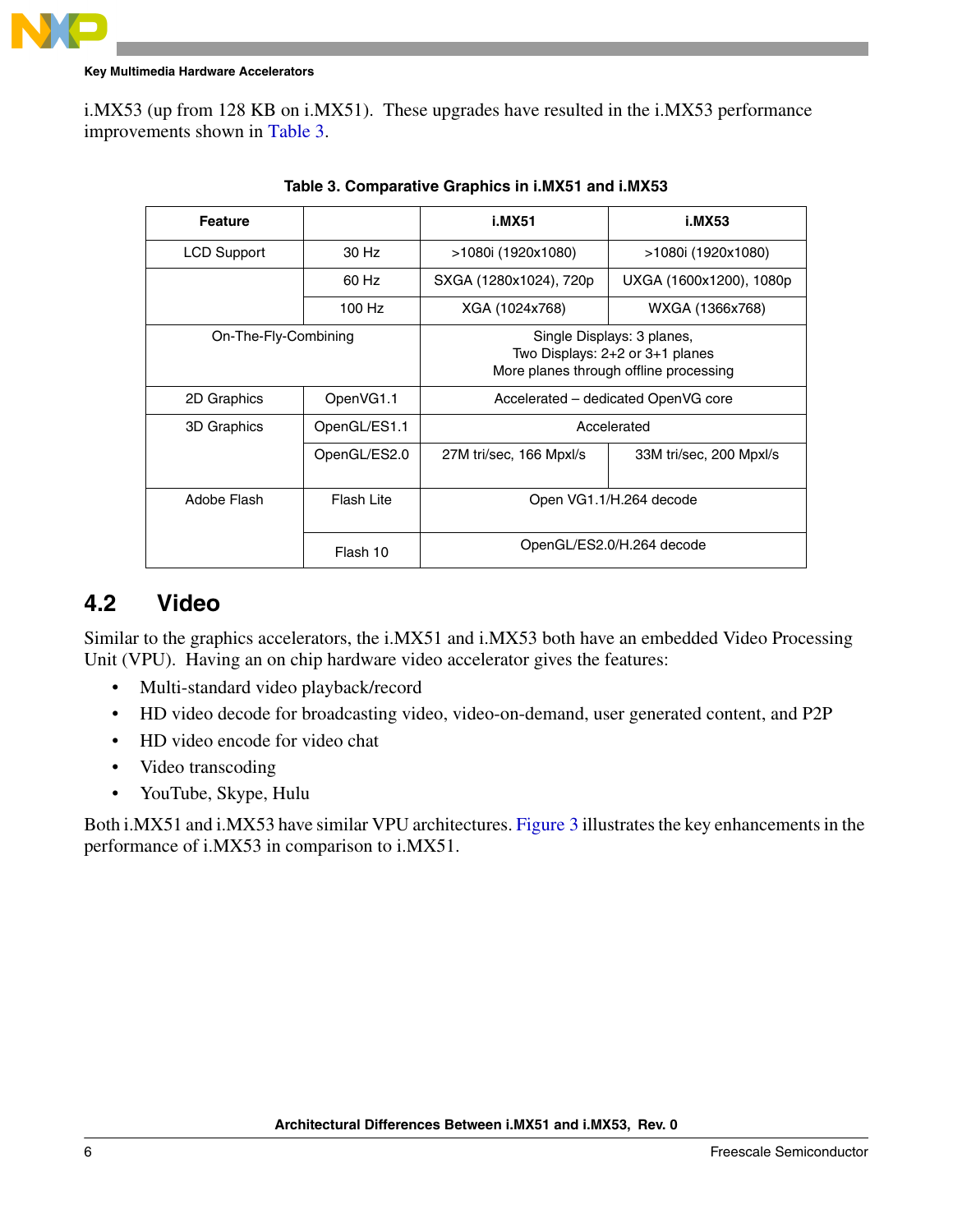| Feature                                                                  | Format                 | <b>Profile</b>  | i.MX51        | i.MX53       |
|--------------------------------------------------------------------------|------------------------|-----------------|---------------|--------------|
| <b>Low-Power Audio Decode</b>                                            |                        |                 | SW            | SW           |
|                                                                          | MPEG-2                 | Main-High       | <b>HW</b>     | <b>HW</b>    |
|                                                                          | H.264                  | BP/MP/HP        | <b>HW</b>     | <b>HW</b>    |
|                                                                          | VC <sub>1</sub>        | SP/MP/AP        | <b>HW</b>     | <b>HW</b>    |
|                                                                          | <b>RV10</b>            | 8/9/10          | <b>HW</b>     | <b>HW</b>    |
| Low-<br>Power                                                            | MPEG4/Xvid             | SP/A SP         | <b>HW</b>     | <b>HW</b>    |
| Video<br>Decode                                                          | <b>DivX</b>            | 3/4/5/6         | <b>HW</b>     | <b>HW</b>    |
|                                                                          | H.263                  | <b>P0/P3</b>    | <b>HW</b>     | <b>HW</b>    |
|                                                                          | Sorenson H.263         | N/A             | <b>SW</b>     | <b>HW</b>    |
|                                                                          | <b>SVC. AVS. VP6/7</b> | N/A             | <b>SW</b>     | <b>SW</b>    |
|                                                                          | <b>MJPEG</b>           | <b>Baseline</b> | HW, 32MP/sec  | HW, 40MP/sec |
|                                                                          | H.264                  | <b>Baseline</b> | HW, 15Mbps    | <b>HW</b>    |
| Low-                                                                     | H.263                  | <b>P0/P3</b>    | HW, 15Mbps    | <b>HW</b>    |
| Power<br>Video                                                           | MPEG4                  | Simple          | HW, 15Mbps    | <b>HW</b>    |
| Encode                                                                   | MPEG <sub>2</sub>      | Main-Main       | HW/SW, 15Mbps | <b>HW/SW</b> |
|                                                                          | <b>MJPEG</b>           | <b>Baseline</b> | HW, 64MP/sec  | HW, 80MP/sec |
| Video Telephony (SiP, H323) - H.264 BP                                   |                        |                 | <b>HW</b>     | <b>HW</b>    |
| Transcode (DLNA) - (M)DMS/(M)DMP                                         |                        |                 | <b>HW</b>     | <b>HW</b>    |
| Video de-interlacing                                                     |                        |                 | <b>HW</b>     | <b>HW</b>    |
| <b>Further Video Processing</b><br>(deblocking/deringing, resizing, CSC) |                        |                 | <b>HW</b>     | <b>HW</b>    |

Note: in all cases, the HW CODEC meets or exceeds the bit-rate requirements specified in the standards

1080i/p30, 40 Mbps 720p30, 20 Mbps 720p20 D1 (PAL/NTSC)

### **Figure 3. iComparative VPU Features of .MX51 and i.MX53**

Note: Freescale does not provide the software required for the MPEG2 encode as part of the BSP release.

### <span id="page-6-0"></span>**4.3 Audio**

One improvement on i.MX53 over i.MX51 is the addition of the Asynchronous Sample Rate Converter (ASRC) module to the i.MX53. This audio hardware accelerator enables on-the-fly sample rate conversion between various audio streams. The ASRC's main purpose is to convert the sampling rate of a signal associated to an input clock into a signal associated to a different output clock. [Figure 4](#page-7-1) illustrates the basic high level architecture of the ASRC and its possible sources on i.MX53.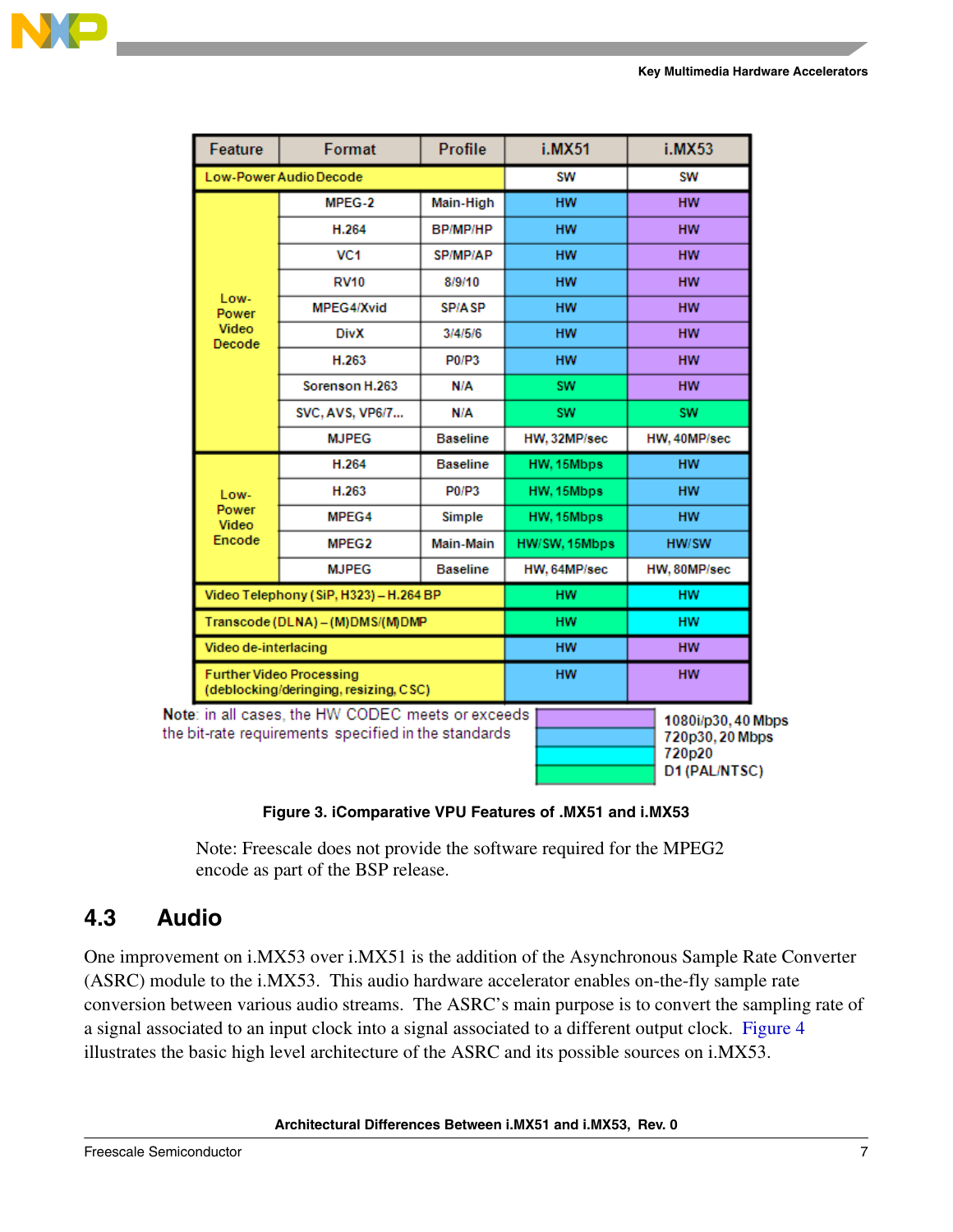

**External Devices**



Note: "Clock selection logic" that is shown here is not actual design module and just describes the logical model of clock selection

**Figure 4. i.MX53 Audio Hardware Accelerator**

<span id="page-7-1"></span>Some of the ASRC features include:

- Supports concurrent sample rate conversion of up to 10 channels of about -120 dB THD+N
- Supports up-to three sampling rate pairs (as shown in [Figure 4\)](#page-7-1).
- Designed for rate conversion between common audio rates 32 kHz, 44.1 kHz, 48 kHz, and 96 kHz (sampling rates which are integer divisors are also supported i.e. 8 kHz, 16 kHz, etc..)
- Other sampling rates in the range of 30 kHz 200 kHz are also supported but with reduced audio performance.
- Automatic accommodation to slow variations in the incoming and outgoing sampling rates.
- Tolerant to some sample clock jitter.
- 24-bit  $\leftrightarrow$  32-bit re-alignment

# <span id="page-7-0"></span>**5 External Devices**

The general purpose modules used to communicate with external devices have remained fairly similar between i.MX51 and i.MX53. There have been some improvements or additions to i.MX53, which in some cases can help reduce the overall BOM costs when designing systems. The sections below will highlight the key differences or improvements.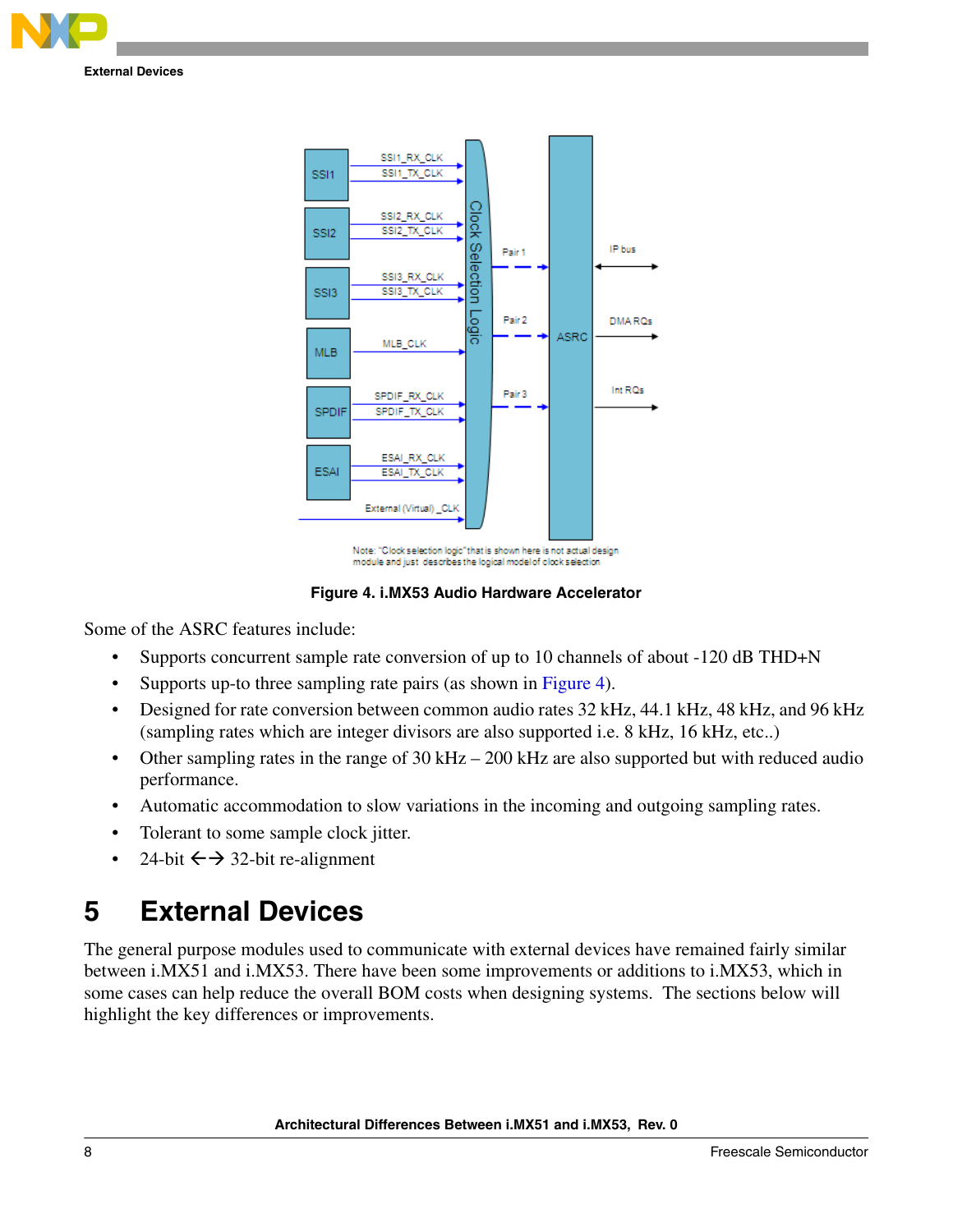

## **5.1 Hard Disk Drives (HDD)**

In addition to the general external memory interfaces (for example, DDR, NOR and NAND Flash), both i.MX51 and i.MX53 have support for external Hard Disk Drives. They both include a Parallel-ATA (PATA) module. This is an interface standard for the connection of storage devices such as hard disk drives. In addition to HDD support, there is also support for solid state drives, floppy drives, CD-ROM drives, and other devices which use the PATA standard.

The architectural improvement of i.MX53 over i.MX51 is the addition of the on-chip Serial-ATA (SATA) module. SATA is the technology replacement to PATA, and it is now becoming the most common HDD interface in new systems. [Table 4](#page-8-0) shows the differences between i.MX51 and i.MX53.

<span id="page-8-0"></span>

| i.MX51 | i.MX53                  |
|--------|-------------------------|
| P-ATA  | P-ATA, S-ATA II 1.5Gbps |

### **5.2 Ethernet**

Both i.MX51 and i.MX53 processors, provide external network support through the Fast Ethernet Controller (FEC) module. The FEC module supports both 10 and 100 Mbps Ethernet/IEEE 802.3 networks. An external transceiver interface and transceiver functions are required to complete the interface to the media. The FEC supports three different MAC-PHY interfaces for connection to an external Ethernet transceiver: 10/100 Mbps MII, 10/100 Mbps RMII, and the 10 Mbps-only 7-wire interfaces that uses a subset of the MII pins. The key improvement on i.MX53 is the added support for the IEEE 1588 protocol standard.

### **Table 5. Network Support**

| i.MX51     | i.MX53                |
|------------|-----------------------|
| 10/100Mbps | 10/100Mbps + IEEE1588 |

### **5.3 Displays**

Both i.MX51 and i.MX53 have integrated display controllers that are part of the Image Processing Unit (IPU). The IPU provides comprehensive support for the flow of data from several sources to a display device. It provides related image processing, manipulation, synchronization and control capabilities. The i.MX51 and i.MX53 have similar IPU modules, some of their key features are:

- Hardware implemented image processing routines like scaling, rotation, and post-processing
- Multiple display outputs
- Display quality enhancement: color adjustment, smart gamut mapping, gamma correction and contrast enhancement
- Efficient memory bus utilization: selective read for combining.

### **Architectural Differences Between i.MX51 and i.MX53, Rev. 0**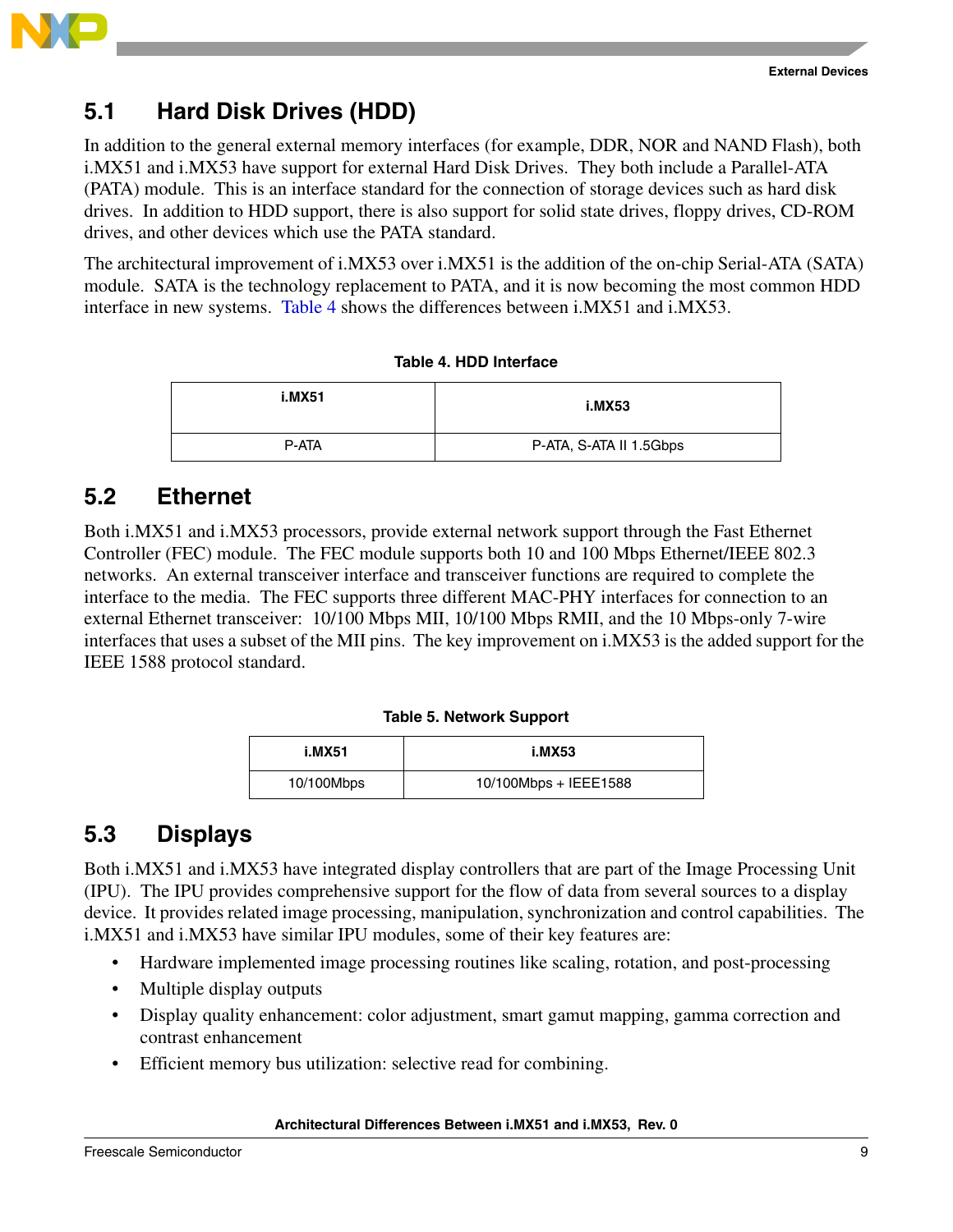

**External Devices**

• Power efficiency: dynamic backlight power optimization, partial screen refresh from internal frame buffer

The key improvements on i.MX53 over i.MX51 include the addition of integrated LVDS and VGA display ports. This will greatly help to reduce BOM costs in some system designs since both LVDS and VGA options are integrated on-chip for the i.MX53. In addition, the increased internal bus clock speed (200 MHz on i.MX53 in comparison to166MHz on i.MX51) helps improve performance and possible output resolutions. [Table 6](#page-9-0) highlights the key improvements.

<span id="page-9-0"></span>

| <b>Feature</b>                                      | i.MX51 (IPUv3EX)                                                                                                         | i.MX53 (IPUv3M)                                                                                |
|-----------------------------------------------------|--------------------------------------------------------------------------------------------------------------------------|------------------------------------------------------------------------------------------------|
| Number of simultaneous<br>outputs                   | Two: full dual-display support                                                                                           |                                                                                                |
| Legacy I/F                                          | Parallel (up to 24-bits) and serial<br>up-to two parallel displays (24-bits and<br>16-bits simultaneously)               | Parallel (up to 24-bits) and serial<br>up-to two parallel 24-bit displays<br>simultaneously    |
| LVDS I/F                                            | Through external bridge                                                                                                  | Integrated bridge (x2)<br>Up to UXGA (1600 x 1200), or 2xWXGA<br>(1366 x 768) at 60 Hz, 24 bpp |
| VGA I/F                                             | Through external bridge                                                                                                  | Integrated bridge<br>Up to WSXGA (1680 x 1050) at 60 Hz, 24<br>bpp                             |
| Analog TV-out                                       | Composite, S-video and component<br>Up to 720p (1280 x 720) at 60 fps, or 1080i<br>(1920 x 1080) at 30 fps               | Rate increased from i.MX51<br>Up to 1080p (1920 x 1080) at 60 fps                              |
| Screen refresh rate                                 | Up to 80 MP/sec<br>For example, SXGA (1280 x 1024) @ 60 Hz<br>or HDTV (1920 x 1080 at 30 fps, or 1280 x<br>720 @ 60 fps) | Up to 120 MP/sec<br>For example, UXGA (1600 x 1200) or<br>1080p (1920 x 1080) at 60 Hz         |
| Memory I/F - throughput<br>(clock from IPU to M4IF) | 64-bit. 133 MHz                                                                                                          | 64-bit, 200 MHz                                                                                |

Note: Even though there are many display options (such as x2 LVDS, VGA and Parallel/Serial) only two display channels can be active simultaneously.

## **5.4 USB**

Both i.MX51 and i.MX53 include a high-speed Universal Serial Bus (USB) v2.0 controller and an integrated USB transceiver macrocell interface (UTMI) PHY. The On-the-Go (OTG) USB interface is capable of operating as either a USB device or a USB host. The i.MX51 and i.MX53 contain almost identical USB support, the improvement to i.MX53 was the addition of another PHY interface to one of the HOST ports. All of the USB ports on both i.MX51 and i.MX53 support up to 480Mbps High Speed (HS) standard. [Table 7](#page-10-1) shows the USB support comparison.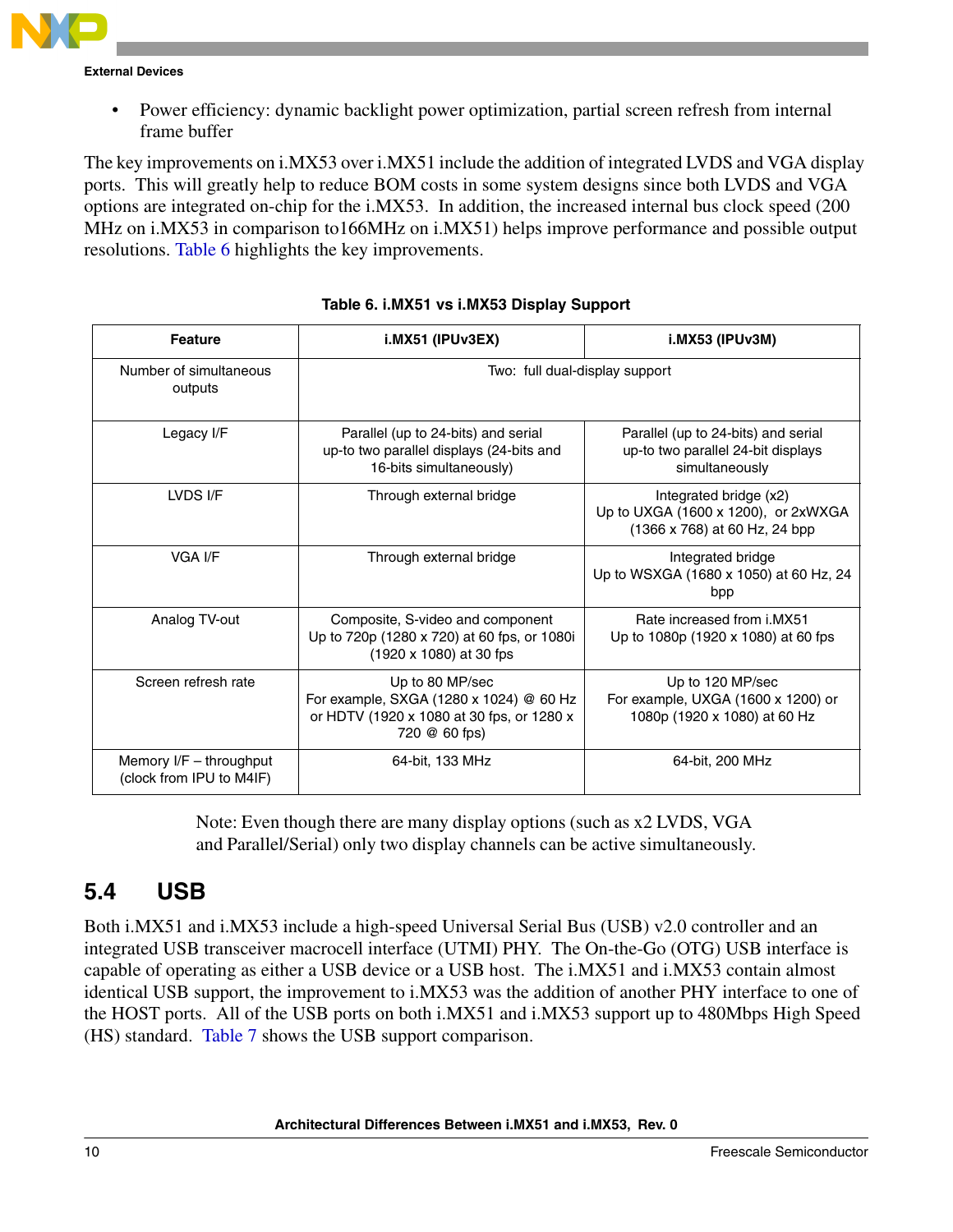

### **Table 7. USB Support**

| i.MX51                | i.MX53                        |
|-----------------------|-------------------------------|
| $HS OTG + PHY$        | $HS$ OTG + PHY, HS Host + PHY |
| $HS$ Host + ULPI (x3) | $HS$ Host + ULPI (x2)         |

# <span id="page-10-1"></span><span id="page-10-0"></span>**6 Miscellaneous Modules and Interfaces**

The following section will cover some of the general modules integrated into i.MX51 and i.MX53. For a complete list and a more detailed description of all of the modules and features included in each, refer to the product datasheet and/or reference manual for i.MX51 and i.MX53.

### **6.1 Automotive**

The i.MX51 and i.MX53 have similar architectural implementations. One key area where they differ is in the addition of automotive specific hardware support on i.MX53. The following sections will highlight the new improvements on i.MX53, which will better support automotive focused applications.

### **6.1.1 Controller Area Network (CAN)**

The CAN protocol was originally designed but not limited to be used as a vehicle serial data bus. It meets specific automotive requirements like real-time processing, reliable operation in the EMI environment of a vehicle, cost-effectiveness and required bandwidth. The i.MX53 has two separate integrated FlexCAN modules. This module on i.MX53 is a full implementation of the CAN protocol specification v2.0B, which supports both standard and extended message frames. It also includes a flexible number of message buffers (16, 32, or 64) which are stored in an embedded RAM dedicated to the FlexCAN module for improved performance. The addition of the FlexCAN module on i.MX53 over i.MX51 is a key architectural improvement for automotive focused systems.

### **6.1.2 Media Local Bus (MLB)**

The MLB standard (commonly used in automotive applications) is a multiplexed protocol defined by Standard Microsystems Semiconductor Company (SMSC) to transfer multimedia data between the MOST ring and supporting system level ICs. MOST is a technology that defines mechanisms for sending streaming data and packet-based data and provides a complete application framework to control interaction between devices on the network. The i.MX53 has an integrated MLB module which supports the complete MLB specification which supports up-to 50Mbps. This module offers serial to parallel conversion of the 3-pin MLB signals into 32-bit parallel words and vice versa for transfers to and from system memory. This implementation provides an MLB port for all relevant MLB signals and an application port to interface to the i.MX53. The addition of the MLB module on i.MX53 over i.MX53 is another key architectural improvement for automotive focused systems.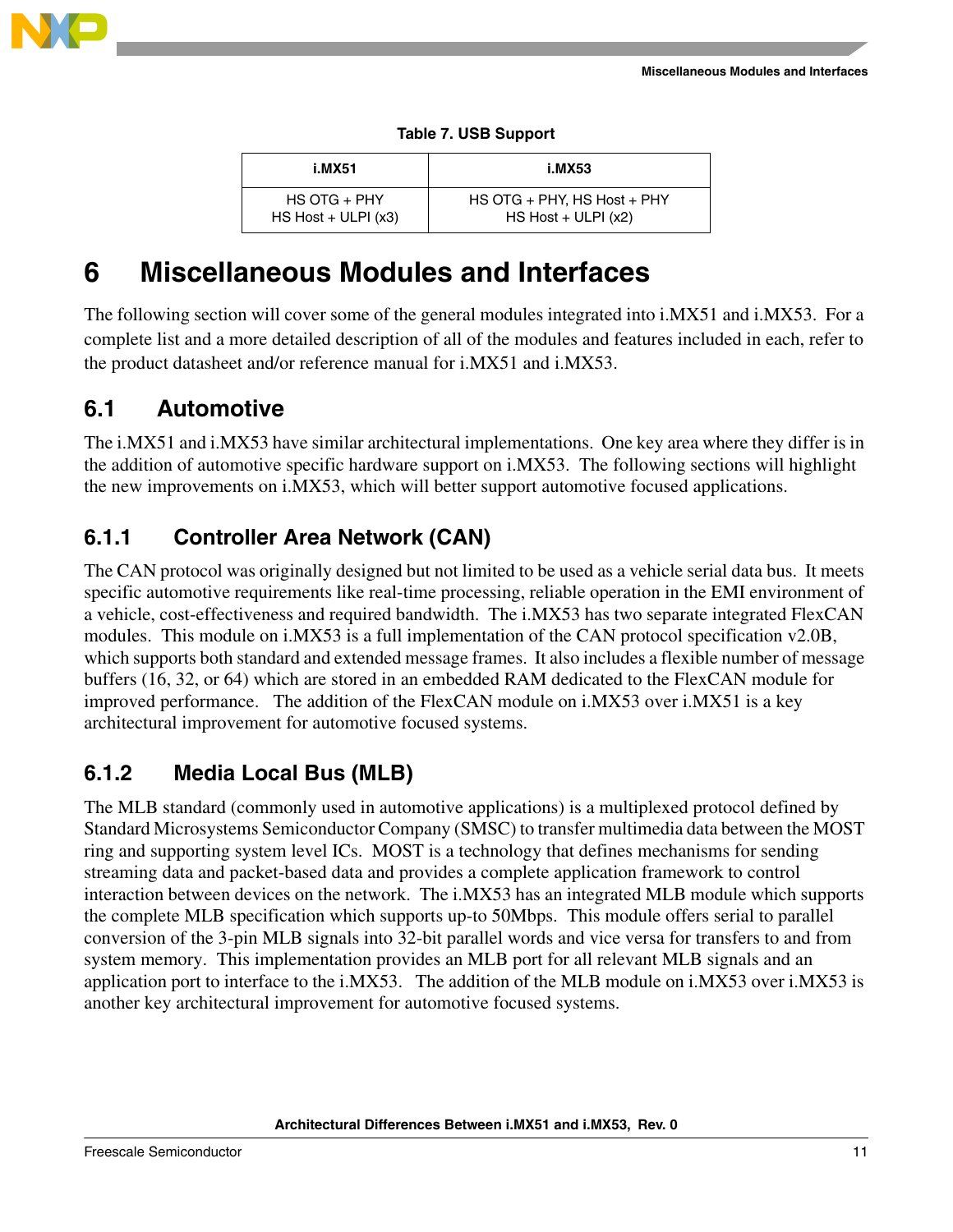

# **6.2 Audio (ESAI)**

In addition to the general audio interfaces included in both i.MX51 and i.MX53 (such as SSI and S/PDIF modules) a new dedicated audio interface was added to i.MX53 to enhance its audio support. The i.MX53 includes the Enhanced Serial Audio Interface (ESAI) module as part of its rich set of multimedia peripherals. The ESAI module provides a full-duplex serial port for communication with a variety of serial devices. The ESAI was designed with two independent transmitter and receiver sections, each with its own clock generator. The ESAI provides the following features:

- Independent (asynchronous mode) or shared (synchronous mode) transmit and receive sections with separate or shared internal/external clocks and frame syncs, operating in master or slave modes
- Up to six transmitters and four receivers
- Programmable data interface modes supported are I2S, LSB aligned, MSB aligned, and AC97 support
- Programmable word length (8, 12, 16, 20 or 24 bits)
- Flexible selection between system clock or external oscillator as input clock source, with programmable internal clock divider and frame sync generation
- Time Slot Mask registers for reduced CPU overhead (for both transmit and receive)
- 128-word transmit FIFO shared with six transmitters
- 128-word receive FIFO shared with four receivers

## **6.3 General Serial Interfaces**

The i.MX51 and i.MX53 processors are geared to be multimedia powerhouses and provide a rich set of hardware accelerators focused on multimedia. In addition to this they also include peripherals for external communications such as UART and  $I<sup>2</sup>C$ . There were some minor architectural improvements in these interfaces between i.MX51 and i.MX53. The changes included updating the version standard that is supported for the module such as in the SD/MMC support, or to the number of module instances included. [Table 8](#page-11-0) lists some of the general updates between i.MX51 and i.MX53.

<span id="page-11-0"></span>

| i.MX51             | i.MX53                             |
|--------------------|------------------------------------|
| SD/MMC v4.2 (x4)   | SD/MMC v4.3 (x3), SD/MMC v4.4 (x1) |
| $UART$ $(x3)$      | $UART$ ( $x5$ )                    |
| SPI (x3), I2C (x3) | SPI (x3), I2C (x3)                 |

### **Table 8. General Interfaces**

## **6.4 General Enhancements**

### **6.4.1 IO Voltage Level Support**

The i.MX53 also added more flexibility over the supported IO voltage levels on non-DDR pins. The i.MX53 now supports up to 3.3V and has GPIO support on most non-DDR pins. This is an improvement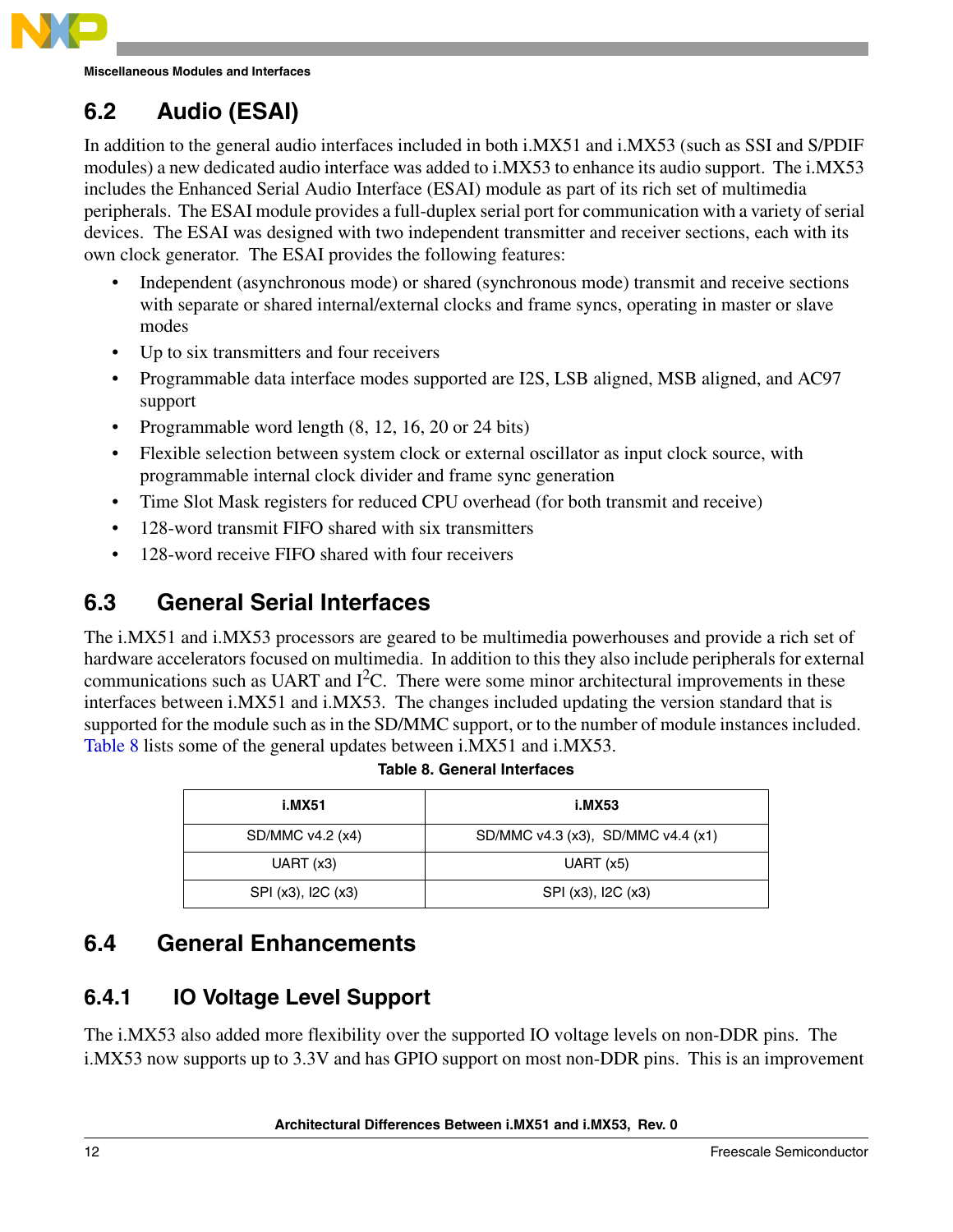

over the IO voltage level support on i.MX51. For more details on all the pins and their supported voltage levels, refer to the data sheet.

### **6.4.2 Internal LDOs**

Another general enhancement integrated into i.MX53 that is absent on i.MX51 is the addition of on-chip LDO voltage regulators for the PLL supplies. There are two on-chip linear regulators on i.MX53 which provide the option to drive the VDD\_ANA\_PLL and VDD\_DIG\_PLL supplies internally (1.8V and 1.2V respectively). When enabled there is no need to drive the supplies externally, by default this option is enabled. The internal LDO voltage is programmable but should not be set outside the target functional range for proper PLL operation. [Table 9](#page-12-0) shows the internal LDO voltage range.

<span id="page-12-0"></span>

|             | Min    | Typ  | Max   |
|-------------|--------|------|-------|
| VDD_DIG_PLL | 1.15 V | 1.2V | 1.3V  |
| VDD_ANA_PLL | 1.7 V  | 1.8V | 1.95V |

### **Table 9. LDO Functional Voltage Range**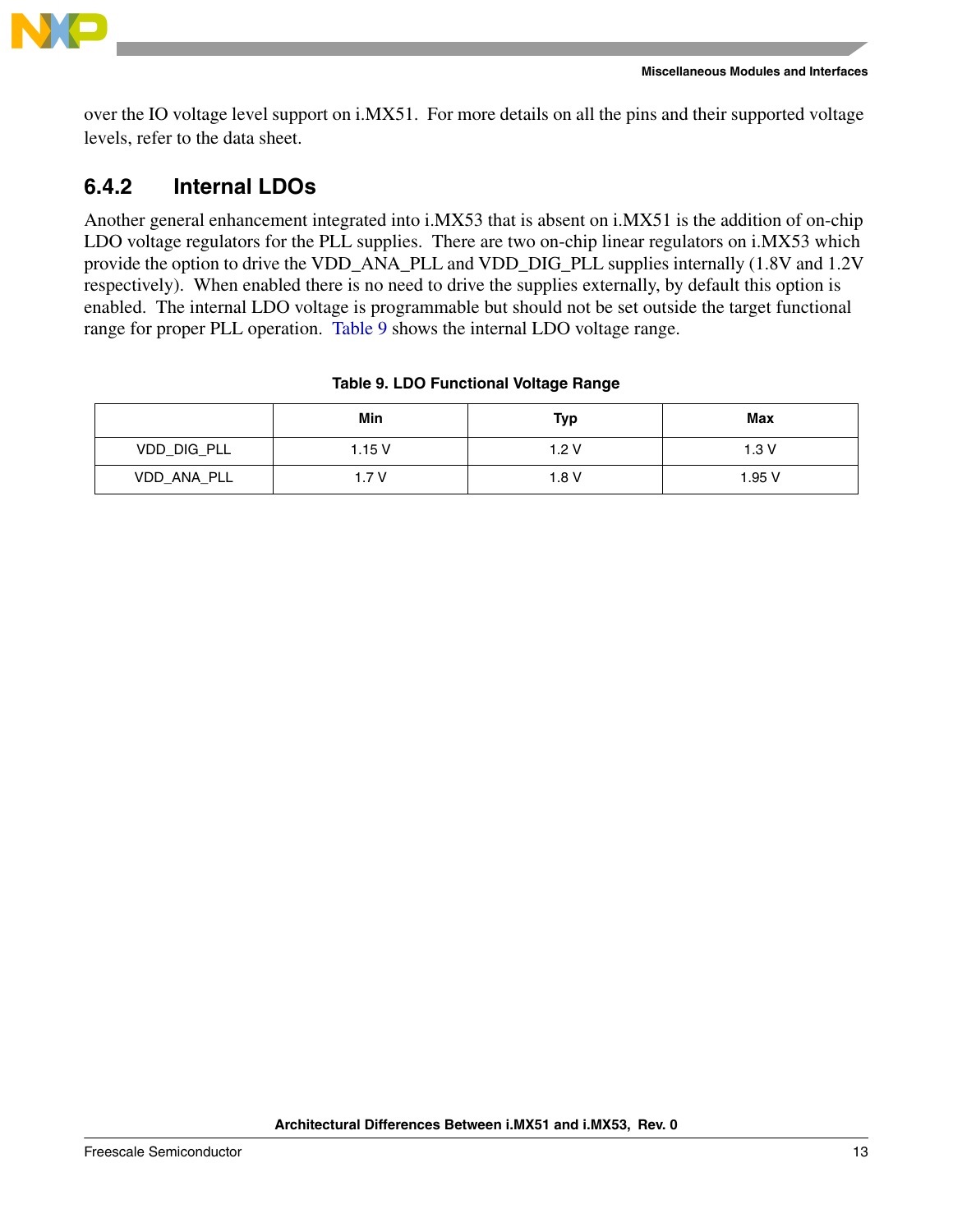

**Revision History**

# <span id="page-13-0"></span>**7 Revision History**

[Table 10](#page-13-1) provides a revision history for this application note.

### **Table 10. Document Revision History**

<span id="page-13-1"></span>

| Rev.<br><b>Number</b> | <b>Date</b> | <b>Substantive Change(s)</b> |
|-----------------------|-------------|------------------------------|
|                       | 2/2011      | Initial Release.             |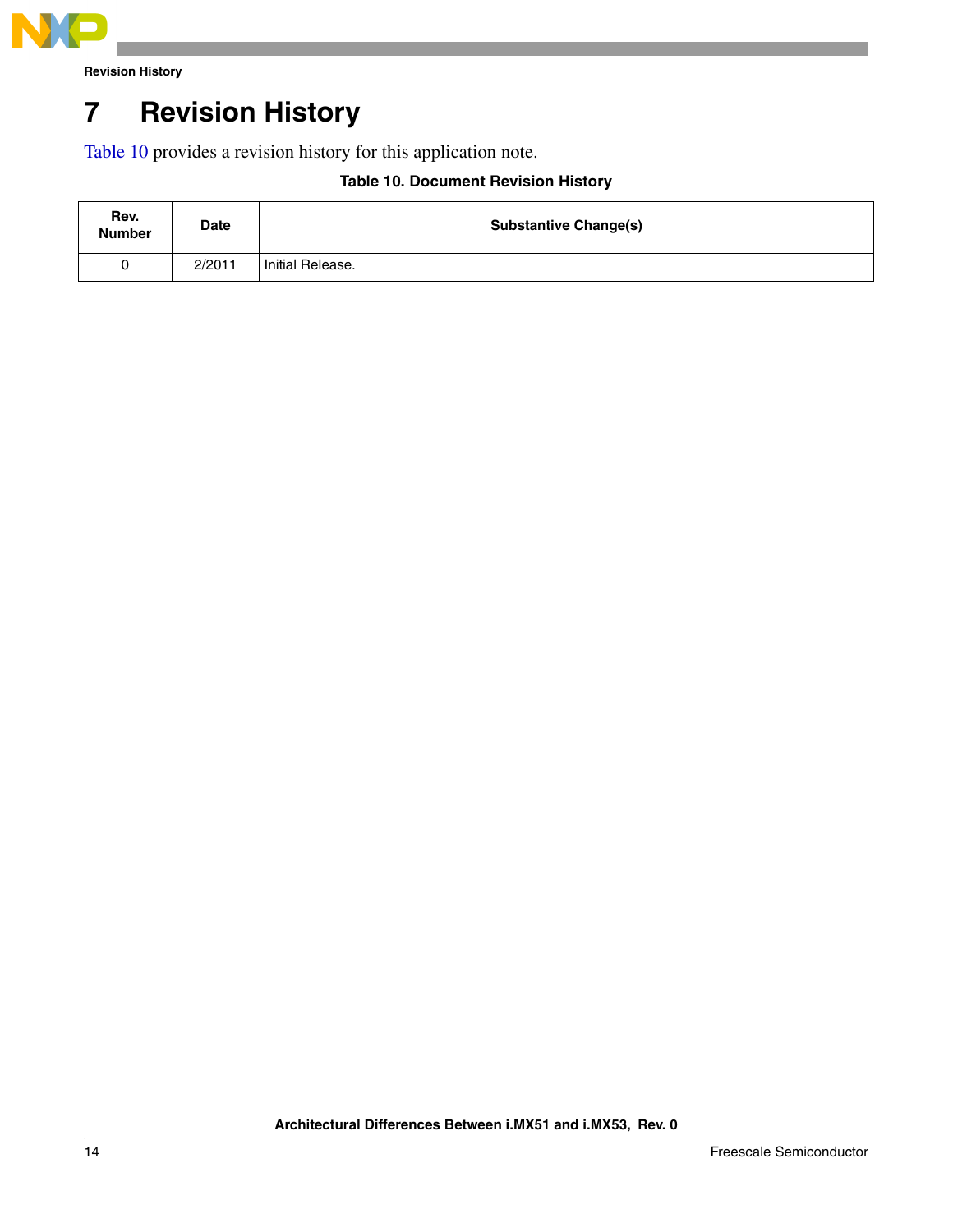

 $\overline{\phantom{a}}$ 

**Revision History**

### **THIS PAGE INTENTIONALLY LEFT BLANK**